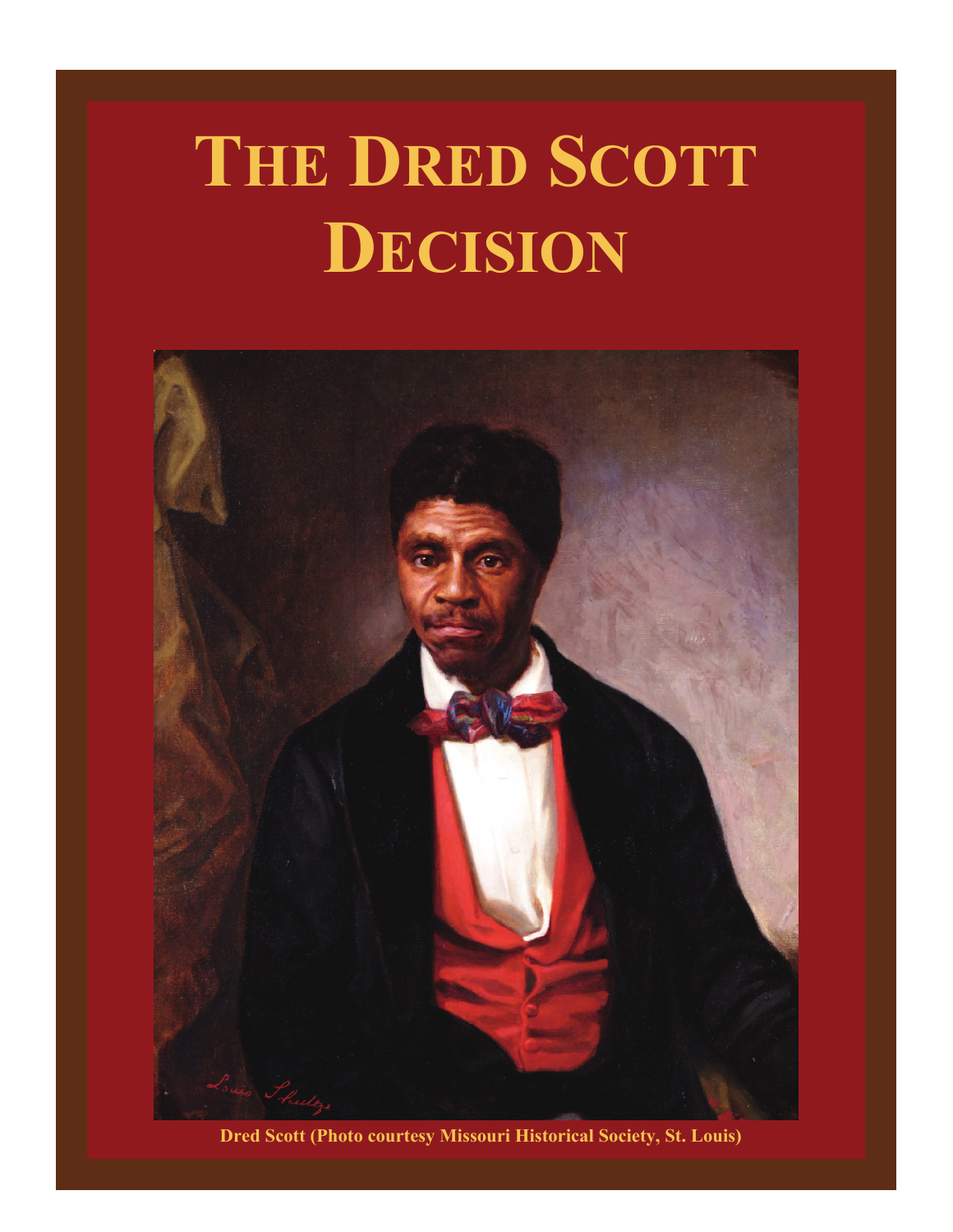#### **BACKGROUND**

**D** red Scott was an African American slave who sued for his freedom in 1846. After 11 years of legal battles in state and federal courts, he remained a slave. In 1857, the United States Supreme Court declared in its infamous *Dred Scott v. Sandford* decision that all persons of African American ancestry could never become citizens of the United States and therefore, could not sue in federal court.

During this period, the United States was divided into the North where slavery was illegal and the South where slavery was legal, according to the Missouri Compromise, an 1820 agreement which prohibited slavery in the former Louisiana Territory north of the parallel 36° 30' north latitude (the southern boundary of Missouri), except within Missouri. The Dred Scott decision greatly alarmed the anti-slavery movement and intensified the conflict growing in a country where a slave owner could purchase a slave in a slave state and then travel with the slave to land where slavery was illegal. Today the case is considered by experts to have contributed to the eruption of the American Civil War in 1861.

Dred Scott was born around 1799 as a slave of the Peter Blow family. Scott moved with Blow from Virginia to St. Louis, Missouri, both slave states, in 1830. In 1832, Peter Blow died, and Scott was bought by army surgeon Dr. John Emerson, who was stationed at Jefferson Barracks just south of St. Louis. Over the next approximately nine years, Scott traveled with Dr. Emerson as he was transferred to military posts in the free state of Illinois and later, Fort Snelling in Minnesota (then Wisconsin Territory), where slavery was also prohibited. While in Wisconsin Territory, Dred Scott met and married Harriet Robinson. By 1842, the Scotts returned to St. Louis to join Dr. Emerson who had been relocated to Jefferson Barracks.

The extended stays in Illinois and Wisconsin territory, both free soil, gave Scott the legal standing to sue for freedom, but he didn't make claim while on free land. It is said that after Dr. Emerson's death in 1843, his widow, Irene, refused Scott's offer to buy his freedom from her and instead hired him out. Dred Scott then filed his petition against Irene Emerson in St. Louis Circuit Court on April 6, 1846.

It is not known for certain why Scott didn't sue while on free land, nor why he filed suit when he did. It is known, however, that he sued simply to gain his freedom. He had no political motive himself, but did, during the 11 years of litigation, receive legal and financial help from the sons of Blow, his original master, and other white individuals who supported his cause. While there were many other such freedom suits based on residence in free territory filed in the early 19th century, Dred Scott's claim became not only the famous test case, but one of the most important cases ever brought in the United States.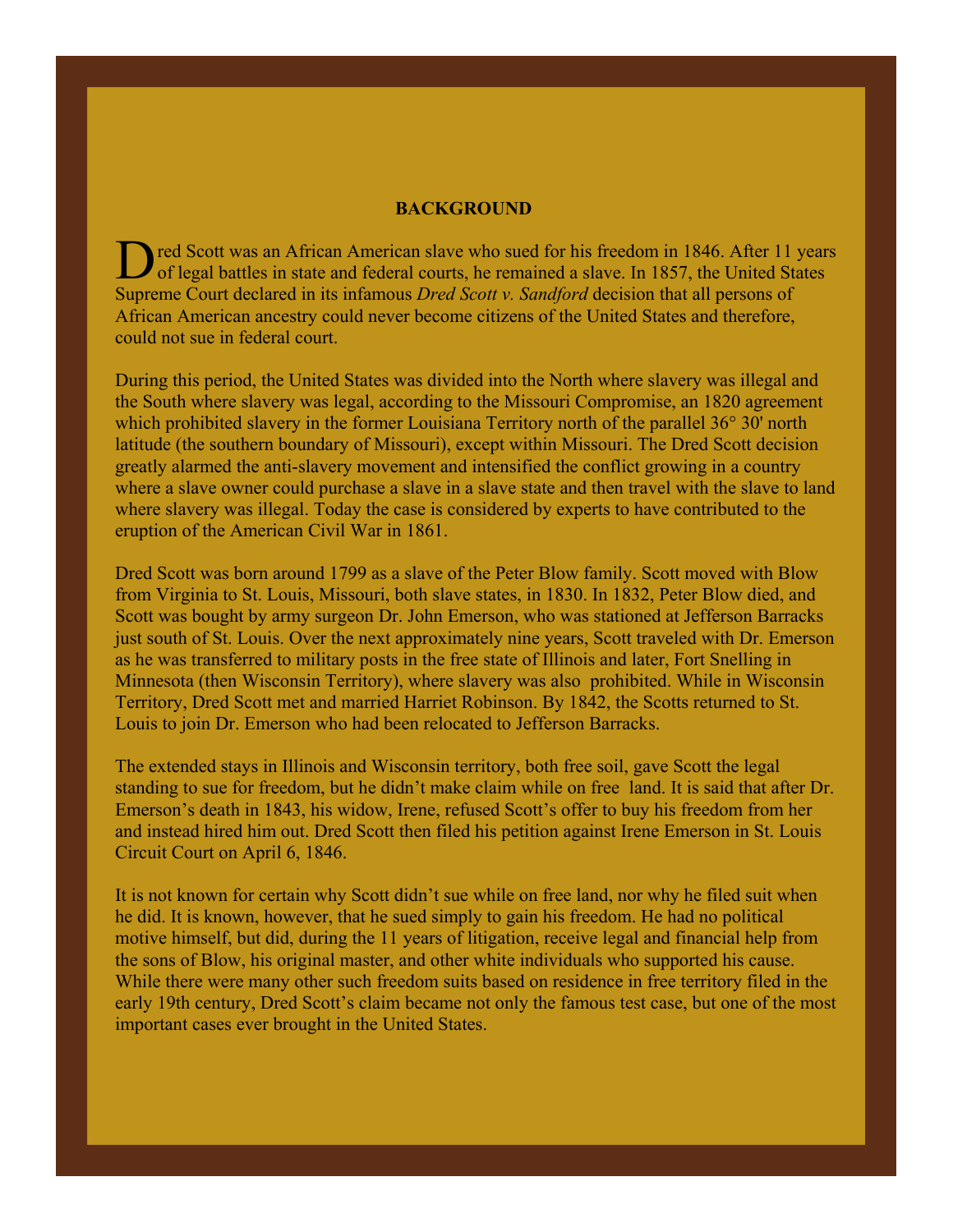# **LOWER COURT CASES**

## **1847 First state trial, St. Louis Circuit Court. Emerson wins.**

On June 30, 1847, Scott went to trial in St. Louis Circuit Court. The case was heard on the first floor, west wing courtroom of St. Louis' Old Courthouse. (The west wing was radically altered in 1855, and the courtroom used is no longer in existence, although the space can still be seen.) The issue before the court was that of freedom; no one questioned whether Scott was a citizen or whether the Missouri Compromise was constitutional. He lost because the hearsay evidence presented could not prove he was owned by Mrs. Emerson. He was, however, granted a second trial.

#### **1850 Second state trial, St. Louis Circuit Court. Dred Scott wins case and freedom.**

Scott's second trial was held in the same courtroom on January 12, 1850. The jury decided Scott should be freed following other Missouri cases holding that state laws no longer applied to slaves taken to other jurisdictions, or "once free, always free."

## **1852 State appeal, Missouri Supreme Court. Emerson wins.**

Mrs. Emerson appealed the verdict to the Missouri Supreme Court, and in 1852, that court reversed the lower court, sending Scott back into slavery. The previous year, the court had become an elected body, and two of the court's three judges, Judges William Scott and John Ryland, were pro-slavery men determined to overturn past rulings to make a political point.

## **1854 Federal trial, United States Circuit Court for the District of Missouri. Sanford wins.**

After marrying Dr. C. C. Chaffee, an abolitionist from Massachusetts, the former Mrs. Emerson transferred ownership of her slaves to her brother, John Sanford, a resident of New York. Because Scott and Sanford were citizens of two different states, a case could be filed in federal court on the basis of diversity of citizenship. Scott was persuaded by St. Louis attorney Roswell M. Field, father of poet Eugene Field, to file suit in the United States Circuit Court for the District of Missouri.

The federal court trial of *Scott v. Sandford* (Sanford was misspelled in the case filing) was unpretentious and received little attention. It took place on May 15, 1854 on the second floor of the Papin Building in St. Louis. (The Papin Building stood near the area where the north leg of the Gateway Arch stands today.) During this time, there was no federal courthouse, so the federal courts rented space until the Old Post Office was completed in 1884.

Judge Robert W. Wells presided over the case, and two prominent local attorneys represented the litigants: Roswell Field for Scott and Hugh Garland for Sanford. In this case, the question first arose as to whether Scott had the right as a citizen to sue in a federal court. Wells accepted jurisdiction, but instructed the jury that Scott was still a slave, following the Missouri Supreme Court's decision and the U.S. Supreme Court's *Strader v. Graham* which ruled that a state may apply its own laws to slaves living outside its border but owned by its residents. The jury found for Sanford, and Scott remained a slave. Wells said in a letter to a friend dated February 12, 1856, "My feelings were deeply interested in favor of the poor fellow, and I wish the law was in favor of his freedom."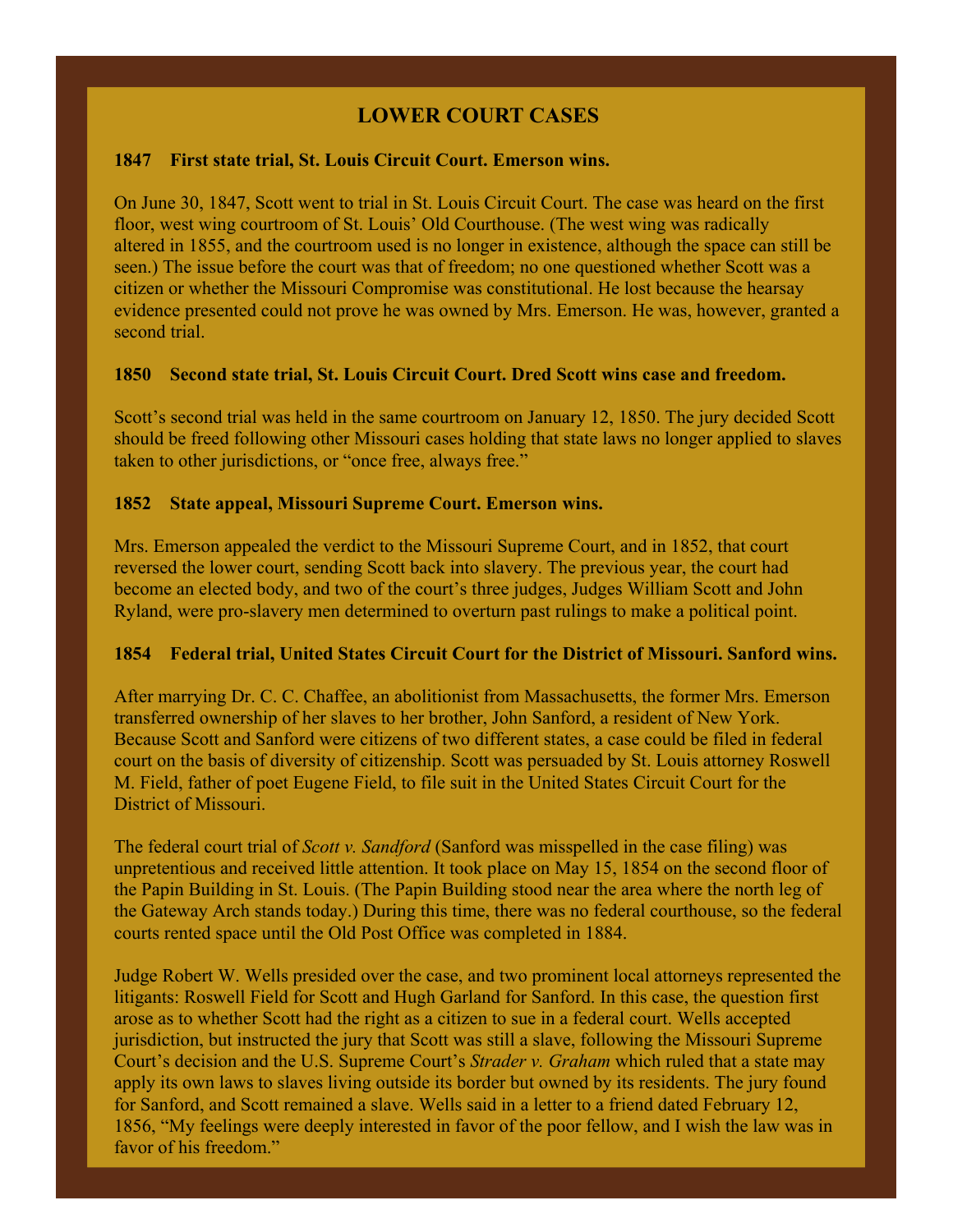# **U.S. SUPREME COURT CASE**

#### **1856 Federal appeal argued, U.S. Supreme Court.**

Dred Scott's case was appealed to the U.S. Supreme Court. By 1856, slavery was the single most explosive issue with enormous political implications in a presidential election year. As Scott's quest for freedom was heard before a national audience in the Supreme Court, it became much more than an individual's petition.

The case was argued first in February and again in December 1856, by nationally prominent attorneys: Montgomery Blair and George Curtis for Scott and Reverdy Johnson and Henry Geyer for Sanford. The Sanford side challenged the jurisdiction of the court and then argued that if that failed, that living in free states and territories did not make Scott free.

The first thought of the Supreme Court was to say they had no jurisdiction: Dred Scott was not a citizen under the law of Missouri and the Supreme Court could not interfere with a state matter. Justice Samuel Nelson (father of Rensselaer Nelson, future U.S. District Judge, District of Minnesota, 1858) was to author the opinion on the narrow grounds above. There was too much disagreement, however, so Nelson suggested a re-argument to settle the points where the justices were divided.

The case was re-argued in the December term of 1856 and announced on March 6, 1857, three days after the inauguration of President James Buchanan, who had had a hand in pressuring one of the justices to concur because he considered his election to be a mandate to save the Union by repression of the abolitionist movement.

#### **1857 U.S. Supreme Court Decision. Landmark case rules in favor of Sanford and overturns Act of Congress!**

The court ruled in favor of Sanford, seven to two. The majority of the Supreme Court justices had been appointed by pro-slavery presidents from the South, and some of these justices were from slave-holding families.

The March 6, 1857 decision of *Scott v. Sandford*, 60 U.S. 393, authored by Chief Justice Roger B. Taney, is considered by some legal scholars to be the worst ever rendered by the Supreme Court. According to scholars, Taney ignored precedent, the Constitution, and history as he crafted the opinion to settle the issue of slavery and the question of African American citizenship in a pro-slavery, pro-South decision. The court ruled that:

- African Americans could not become citizens of the United States and therefore, could not sue in federal court
- Dred Scott's residence in a free state did not free him
- Missouri Compromise Act was unconstitutional and void
- Congress did not have the power to prohibit slavery in the territories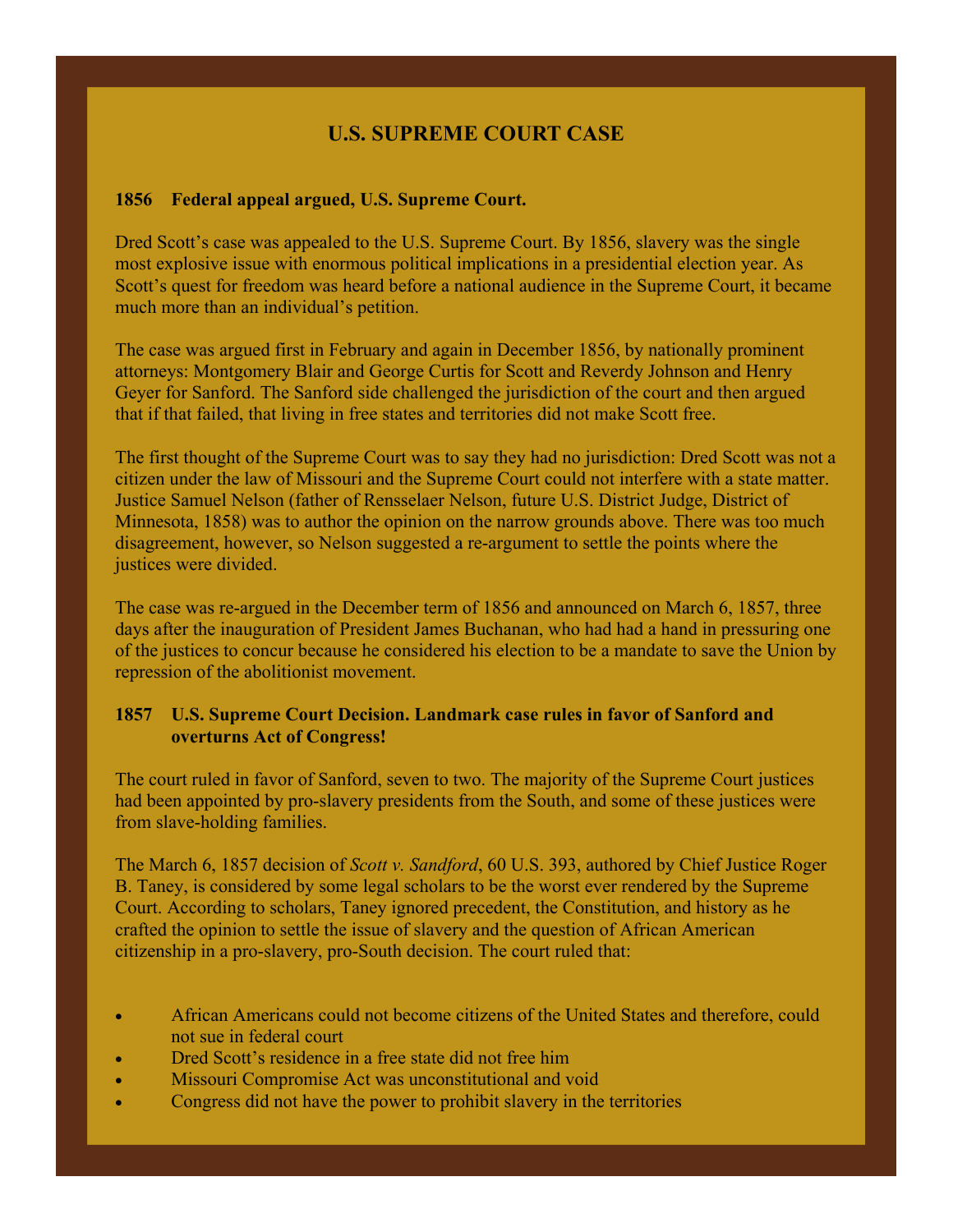## **THE U.S. SUPREME COURT JUSTICES**

These were the men, except for the two dissenters, who left Dred Scott a slave, caused the U.S. Supreme Court a terrible loss of prestige, and whose decision is considered one the precipitating causes of the American Civil War. While six of the Justices concurred with Chief Justice Taney, their separately written opinions varied on specific issues, and their concurrence varied between enthusiastic agreement and reluctant acquiescence.

**Roger B. Taney** (1836-1864) Born in Maryland. Nominated by Andrew Jackson. He freed the slaves he had inherited but had a reactionary states' rights stance on slavery. He believed the federal government had no right to limit the institution of slavery and thought questions involving slavery should be resolved by individual states. Thus, he took over writing of the opinion from Justice Nelson.

**John Catron** (1837-1865) Born in Virginia. Nominated by Andrew Jackson. He supported states' rights and slavery and said that freed slaves should be required to relocate to Liberia. He concurred with Taney's opinion, but took a more moderate view on citizenship. Although a Southerner in background, he sided with the Union in the Civil War.

**Peter V. Daniel** (1842-1860) Born in Virginia. Nominated by Martin Van Buren. He was a strong supporter of states' rights, limiting the federal government to only what was named in the Constitution. A strong supporter of slavery, he believed that an owner might free a slave but could never make him a citizen. He concurred enthusiastically, describing slaves as inferior and as property.

**Samuel Nelson** (1845-1872) Born in New York. Nominated by John Tyler. His father financed his education by the sale of a slave. In New York he was noted for working to extend voting rights to men without property. He concurred with the result of the majority, but submitted his own opinion, which had originally been planned to be the opinion of the court, deciding the case on the narrow grounds that it was a question of Missouri law, that the Illinois law did not have jurisdiction in Missouri, and that the duty of the federal courts was to follow the Missouri opinion.

**Robert C. Grier** (1846-1870) Born in Pennsylvania. Nominated by James Polk. He was described as being not particularly pro-slavery, but opposed to abolitionists. He was a strong Union supporter and considered secession "insanity." After being pressured by then President Buchanan, who had heard he was wavering, he wrote a brief two paragraph opinion including the statements "I concur with Mr. Justice Nelson in the questions discussed by him" and then "I also concur with the opinion of the court as delivered by the Chief Justice...."

**John A. Campbell** (1853-1861) Born in Georgia. Nominated by Franklin Pierce. He freed his own slaves when he became a Supreme Court Justice and believed that slavery would eventually disappear. "I concur in the judgment pronounced by the Chief Justice," began his opinion. He resigned his Supreme Court seat at the start of the Civil War since his circuit was no longer in the Union, but was opposed to secession. He did attempt some diplomatic efforts which caused him to be regarded as traitorous by both sides, threatened with lynching in Alabama when he returned home, and jailed by the North for four months after the War.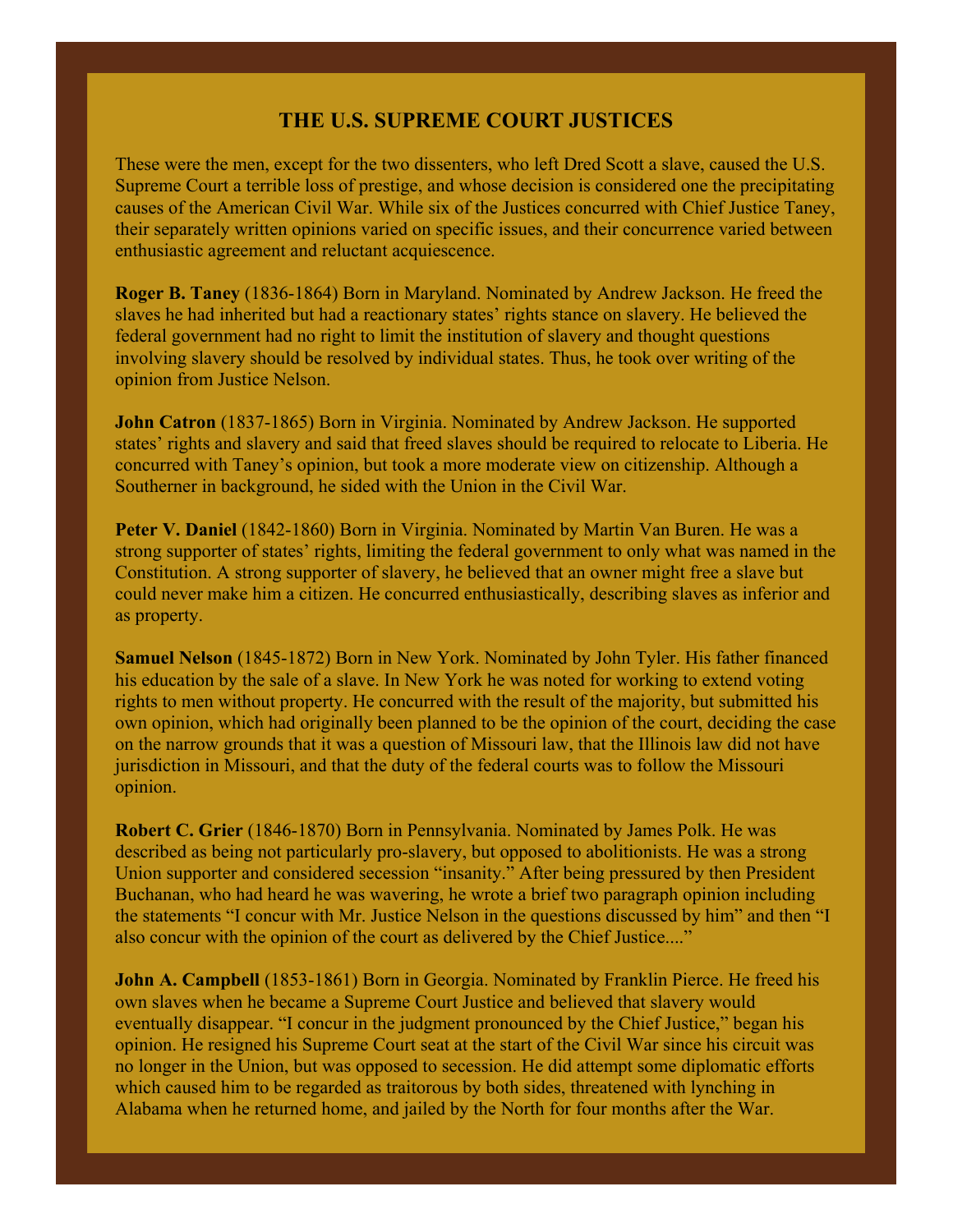**James M. Wayne** (1835-1867) Born in Georgia. Nominated by Andrew Jackson. His family owned a plantation with rice fields, 100 slaves, and actually engaged in slave commerce. A strong nationalist, he constantly sought compromise between support for the Union and southern dissatisfaction with federal policies. He urged Taney to broaden the Dred Scott opinion beyond Nelson's draft, and once written, said "Concurring as I do entirely in the opinion of the court, as it has been written and read by the Chief Justice–without any qualification of its reasoning or its conclusions..." He retained his seat on the court during the Civil war and was a strong supporter of the Union. Georgia declared him an enemy alien and seized his property. His son fought for the South.

#### **DISSENTERS**

**Benjamin R. Curtis** (1851-1857) Born in Massachusetts. Nominated by Millard Fillmore. At one point vilified in Massachusetts as the "slave catcher judge" for having declared the Fugitive Slave Act constitutional, he became a hero to the anti-slave movement with his dissent in the Dred Scot decision. He argued that, "At the time of the adoption of the Articles of Confederation all free native born inhabitants of the states of New Hampshire, New York, New Jersey and North Carolina, though descended from African slaves" were citizens and that residence in a free state freed a slave. He filed his dissent with the Court Clerk on March 6, 1857 and forwarded it to a Boston newspaper.

**John McLean** (1830-1861). Born in New Jersey. Nominated by Andrew Jackson. In his dissent he argued that many of African descent were citizens in the New England states, that the federal government did have the power to prohibit slavery in the territories, and that residence in a free state did emancipate a slave, citing previous cases, some from Missouri, in which a slaveholder taking a slave to a free state liberated the slave. After the Civil War, McLean's dissent was virtually written into the Constitution as the 14th Amendment.

# **AFTERMATH: THE IRONY OF JUSTICE**

#### **March-April, 1857 Supreme Court Vilified; Justice Curtis Resigns**.

The Supreme Court decision further divided a nation already at odds. Abolitionists were outraged and distributed pamphlets abominating Justice Taney and the six Justices who concurred with the opinion. The decision was cause for great strife even within the high court, ultimately leading to the resignation of Justice Curtis, who had vigorously dissented the decision.

#### **May 26, 1857 Taylor Blow Frees Dred Scott.**

Ironically, Chaffee transferred ownership of Dred Scott to Taylor Blow, the son of Scott's original owner and supporter of Scott in his pursuit of freedom, and on May 26, 1857, Blow formally emancipated Dred and Harriet Scott in St. Louis. (During the mid-1800s Taylor Blow lived on the block upon which the Thomas F. Eagleton U.S. Courthouse in St. Louis was later built.)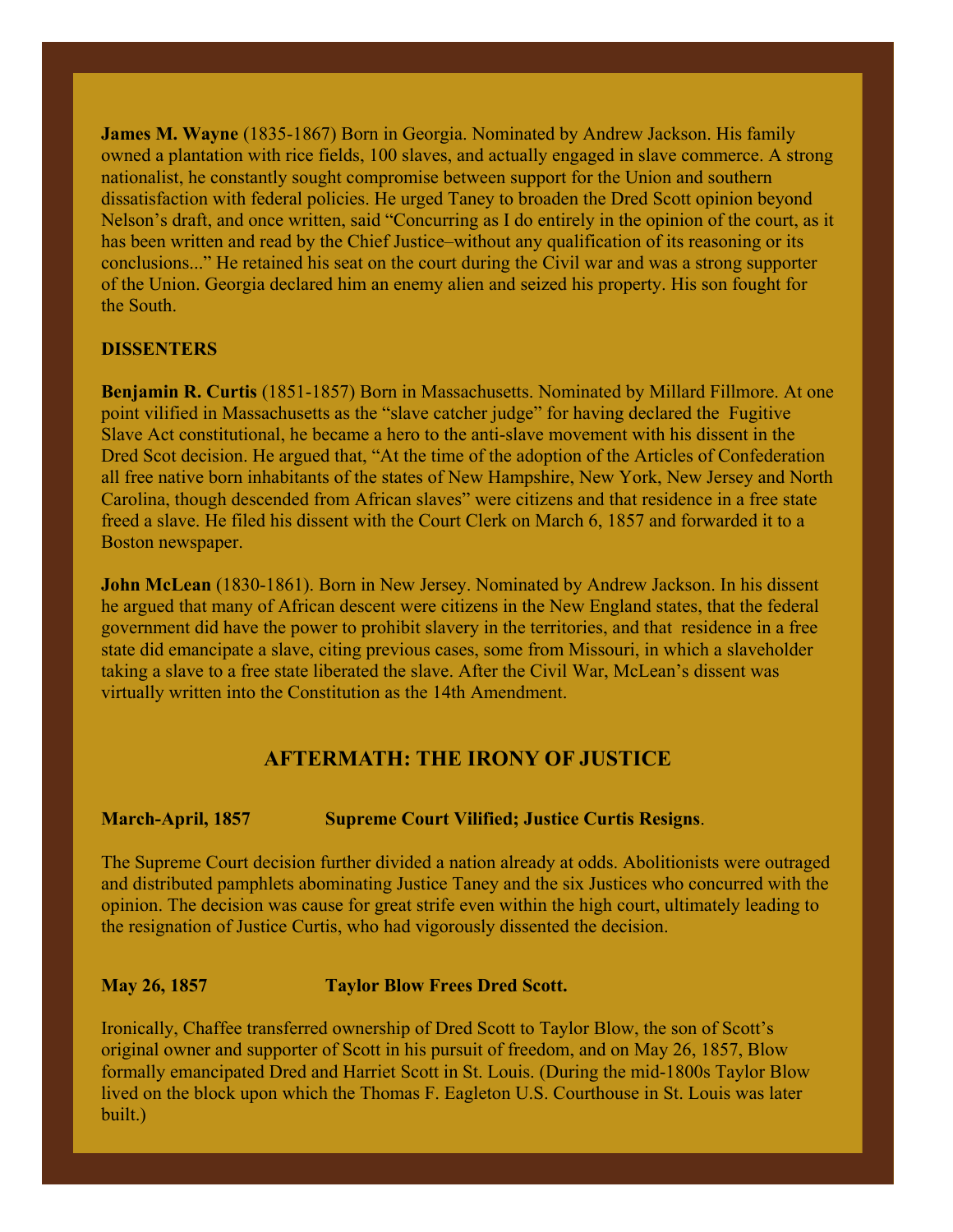#### **September 17, 1858 Dred Scott Dies.**

Dred Scott enjoyed only nine months of freedom before dying from complications with tuberculosis on September 17, 1858. Dred Scott was put to rest in St. Louis. His grave marker, added in 1957, reads:

*"Dred Scott Born about 1799 Died Sept. 17, 1858" ""Dred Scott: Subject of the Decision of the Supreme Court of the United States in 1857 Which Denied Citizenship to the Negro, Voided the Missouri Compromise Act, Became One of the Events That Resulted in the Civil War"*

#### **1858-1860 Lincoln Comes to the Forefront of National Politics.**

Shortly after the Supreme Court decision had been handed down, Abraham Lincoln made a bid for a senate seat. During this race, Lincoln delivered his famous "House Divided" speech on June 16, 1858 in which he said, "A house divided against itself cannot stand. I believe this government cannot endure permanently half slave and half free." Although Lincoln lost his bid for the senatorial seat, he was pushed to the forefront of the Republican party and was elected President of the United States in 1860.

#### **1860-1861 Southern States Secede from the Union.**

Almost immediately upon Lincoln's election, South Carolina seceded from the Union, and Mississippi, Florida, Alabama, Georgia, Louisiana, and Texas followed soon after.

# **AFTERMATH: FIGHT BE NOT IN VAIN**

## **1861 Civil War Erupts.**

Division within the country was solidified when Confederate batteries fired upon Fort Sumter on April 12, 1861, marking the beginning of the Civil War. Virginia, Tennessee, Arkansas, and North Carolina joined the states that had seceded from the Union, rounding out the Confederate States of America. Delaware, Maryland, Kentucky, and Missouri were regarded as "border states" and remained a part of the Union, but each was very divided in its sympathies.

## **1863 Lincoln Issues the Emancipation Proclamation**.

On January 1, 1863, President Lincoln issued the second of two executive orders declaring freedom of slaves within confederate states. While most slaves were not freed right away, thousands were freed that very day. The Proclamation gradually, however, did emancipate nearly all four million slaves, as it gave the Union armies the legal standing to free slaves as they took control of southern areas.